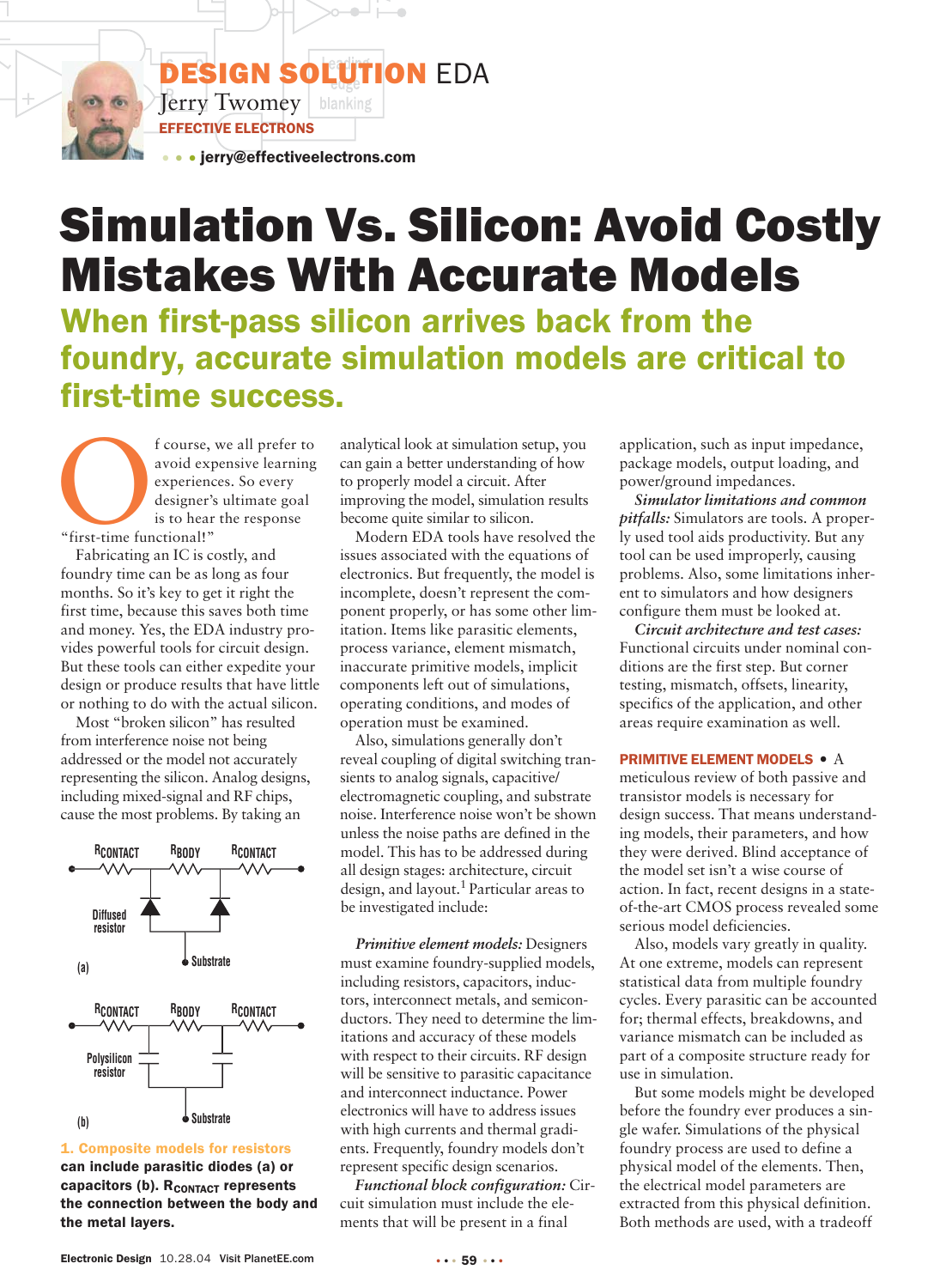# DESIGN SOLUTION EDA

between accuracy and execution time. Examining the supporting data employed in model creation will quickly reveal the method used and how well it represents the process. Therefore, full data disclosure of models and how they were created becomes a foundation for the entire design. Frequently, foundry models do require improvements.

Models are usually designed for a limited set of voltages and currents, a defined temperature range, and other factors. Poorly specified items include element mismatch, noise parameters, substrate diodes, indications of excess voltages, punch-through in FETs, breakdown of PN junctions, and other "large-signal" effects. This can result in a properly functioning model—as long as the design stays within the defined constraints.

Under certain conditions, however, the model may no longer represent the application. If devices lie outside of typical operating range, examining curvetracer data for the actual elements is suggested. This, along with inspection of the simulation models, should indicate the model's limitations. If the model is nonfunctional under some conditions, it should have warnings that occur when running the simulation.

Composite models that include parasitics, and anything associated with the "on silicon" element, are preferred. Manually adding substrate diodes, contact resistance, and other factors is prone to error and should be avoided. Figure 1 shows a composite resistor model.  $R_{\text{BODY}}$  will usually be a function of width, length, temperature, process variance, and bias voltage. RCONTACT represents the connection between the body and the metal layers.

Size restrictions should reflect limitations of the foundry process. The third wire represents the substrate. Diffused resistors will include parasitic diodes that are usually back-biased *(Fig. 1a)*. Also required are parasitic capacitances, both perimeter and area, as a function of operating point *(Fig. 1b)*. Higher-frequency models may incorporate more reactive elements. And, micropower models should include current leakage from resistor to substrate.

Figure 2 shows a composite capacitor model. The bottom plate to substrate, and perimeter of the top plate to substrate, must be represented. Some cases may require current leakage between



2. Composite models for capacitors need to account for the parasitics between the substrate and the bottom plate, plus the substrate and the perimeter of the top plate.

plates as well as the distributed plate impedance. Size restrictions should be placed when needed. If a MOSFET is used as a capacitor, the transistor model will generally suffice.

Figure 3 details a composite model of a planar spiral inductor. A series resistance defines the inductor's quality factor. More exact network models are available from electromagnetic simulations based on the physical definition.

There are two aspects to transistor simulation—model limitations and inaccuracies of model parameters. One issue is the equation set, and the other is the numbers put into the equations.

MOSFET models are predominantly from the Device Research Group at the University of California, Berkeley. As of October 2004, BSIM 4.4.0 is the most up to date, but revisions are always ongoing. Check out *www.device.eecs. berkeley.edu/~bim3* for information on model limitations.

Bipolar models come from several different sources. Information on these



3. This composite model for a planar spiral inductor uses a series resistance to define the quality factor. Also shown are the parasitic effects between the inductor and the substrate.

models can be found on the Compact Model Council site at *www.eigroup.org*. Also, the quick evolution of silicon causes transistor models to lag foundry processes. Higher frequencies, smaller geometry, and thinner dielectrics all lead to an ongoing need for revision.

When it comes to modeling transistor parameters, dc-bias curve fitting is usually accurate due to easy measurement and models being valid over a limited size range. Beyond that, it depends on the efforts of the model development team. Some common problem areas leading to inaccurate model parameters include:

*Nonlinear capacitors:* This includes reverse-biased diodes associated with drain/source to bulk or the static charge associated with inverting the MOSFET channel. Accurate measurement of these parameters is difficult and often requires indirectly estimating their values.

*Subthreshold and micropower parameters:* Low currents, and voltages below threshold, make measuring these parameters a challenge.

*Noise coefficients:* Both thermal noise and low-frequency flicker noise are often poorly specified.

*Capacitance and resistance associated with wells:* A common example is the n-well under a PMOS transistor. The RC time constant associated with well charge/discharge isn't defined as part of the transistor model.

*Process corner models:* These are "weak/strong" or "slow/fast" models. They're sometimes done by numeric manipulation of the nominal model and don't always represent the actual foundry variance seen.

Even diode models can't be taken for granted. Again, the model quality largely depends on the effort made. Among the common problems are:

*Accuracy of nonlinear capacitors:* The junction depletion capacitance is often inaccurate.

*Flicker-noise parameters:* Often this isn't specified, and the default value gives a "no-flicker-noise" diode.

*Lack of a transit-time parameter:* If not specified, this defaults to zero and is invalid at high frequencies.

*Series resistance:* Either this isn't specified and defaults to zero, or is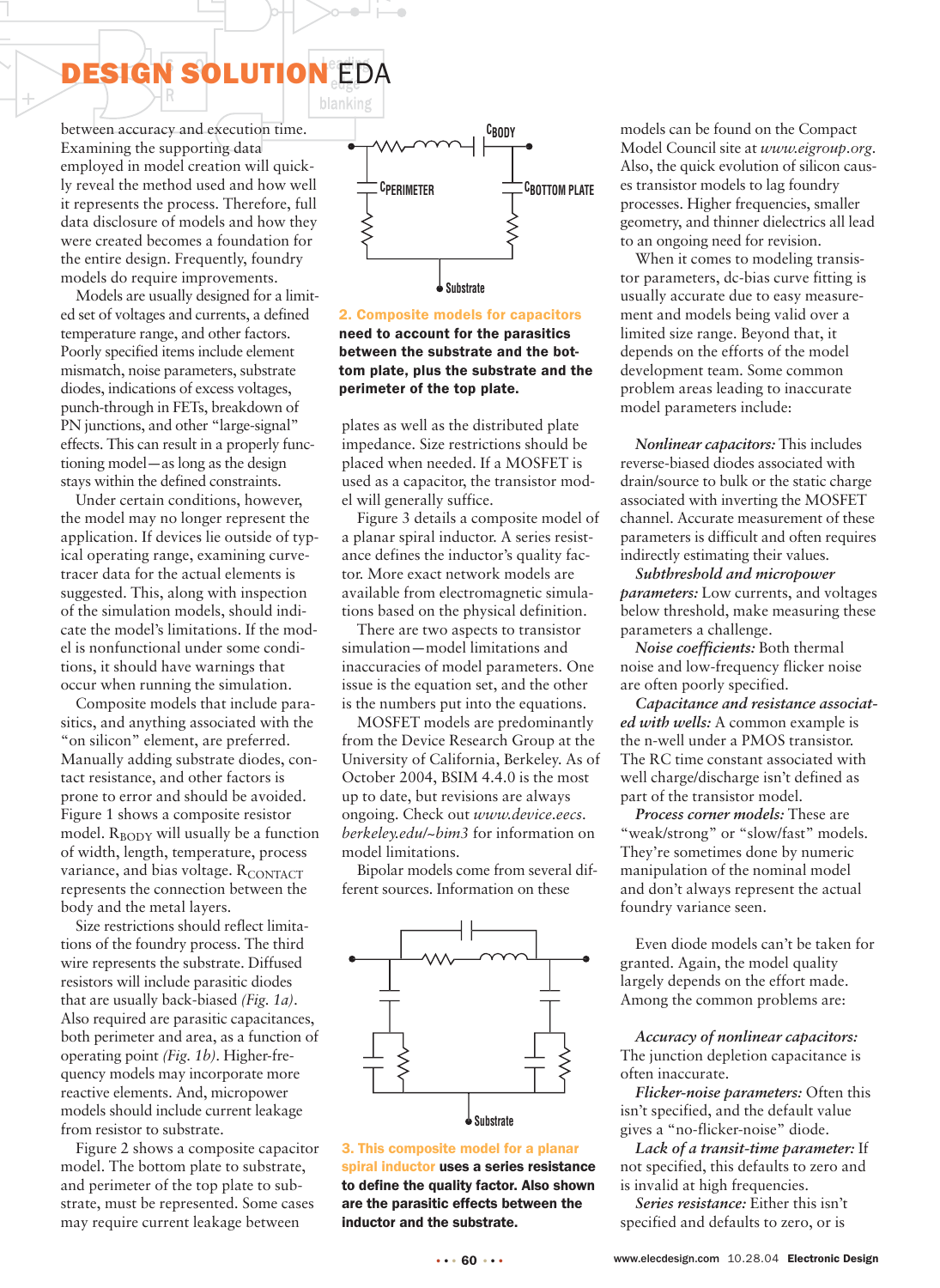## DESIGN SOLUTION EDA

derived from a single-size diode, which hasn't been validated over a wide geometry range.

*Invalid geometry scaling:* If the device has size scaling, then the model needs to remain valid for size changes.

Primitive models require other items too. A valuable addition is a set of operating-point-violation flags. With these, any model creates a simulation error message when outside the model's functional limits or violating a foundrydefined limit. This includes overvoltage, excess current, thermal limits, and similar items. If silicon is operated in a selfdestructive mode or where the model isn't valid, then this should be indicated by the simulation. Frequently, such a feature doesn't exist.

#### FUNCTIONAL BLOCK CONFIGURATION •

This includes items needed to represent the design in a final application environment. Interconnections, I/O cells, ESD protection, bond wires, package models, power/ground models, input signals, and output loads are added here.

*Interconnect loading:* Every connection has RLC parasitics, but trying to model every connection usually isn't practical. However, connections with high frequency, high current, or long signal paths can have appropriate models added. After layout, automated parasitic extraction tools are available to back-annotate these into a simulation. ESD and I/O circuits present significant loads due to their large size.

*Package and bond-wire models:* This becomes important at high frequencies. In addition to series impedance, these models provide information about signals coupled between pins. Any two pins will have magnetic and capacitive coupling between them. A package model frequently shows that a digital signal coming into the chip is coupling over to some analog input.

*Input signals:* Input signals aren't ideal. Amplitude modulation, interference noise, wideband white noise, harmonic distortion, and source impedance are present and must be included.

*Power and ground:* External power and ground demand the appropriate series impedance. And, external powersupply capacitors require modeling of their inherent series inductance so that

the frequency response is accurate. Transient loads should produce some variance in power and ground.

*Appropriate output loads:* Resistive or capacitive loads will affect gain and bandwidth. Inductive loads may need special consideration for voltage transients outside the power/ground rails.

#### SIMULATOR LIMITATIONS AND COM-

MON PITFALLS • It's more common for the models to be in error, rather than the simulator itself. Yet some issues are directly related to the simulator.

*Berkeley Spice:* The original Spice was developed at the University of California at Berkeley, with several different versions released between 1971 and 1983. Due to open-source availability, a number of commercial tools use various versions of this software. However, it has limitations that make an unmodified version difficult to use in commercial product development.

*Simulator time step:* This affects the accuracy of the simulation output and can hide high-frequency issues. Manual inspection can give an approximate circuit bandwidth, and an appropriate time step can be selected. Newer simulation tools do this automatically.

*Error-tolerance definition:* Simulators resolve circuits to a defined limit of accuracy, as selected by the user. If improperly set, the results are inaccurate. This is seen in current summation, or series voltage addition with widely different values.

*Integration type:* Simulators perform integration by a numerical approximation method. Some of the algorithms used can hide instabilities, while others can enhance them. Because of this difference, most simulation tools can select the integration method used. If several different integration methods produce similar results, "integration type" can probably be eliminated as an issue.

#### CIRCUIT ARCHITECTURE AND TEST CAS-

ES • Several items frequently get overlooked, rendering a chip nonfunctional:

*Need for absolute component value accuracy:* A 20% process variance from nominal component value isn't unusual. The foundry can provide specific data here. Wherever possible, circuits that don't rely on accurate compo-